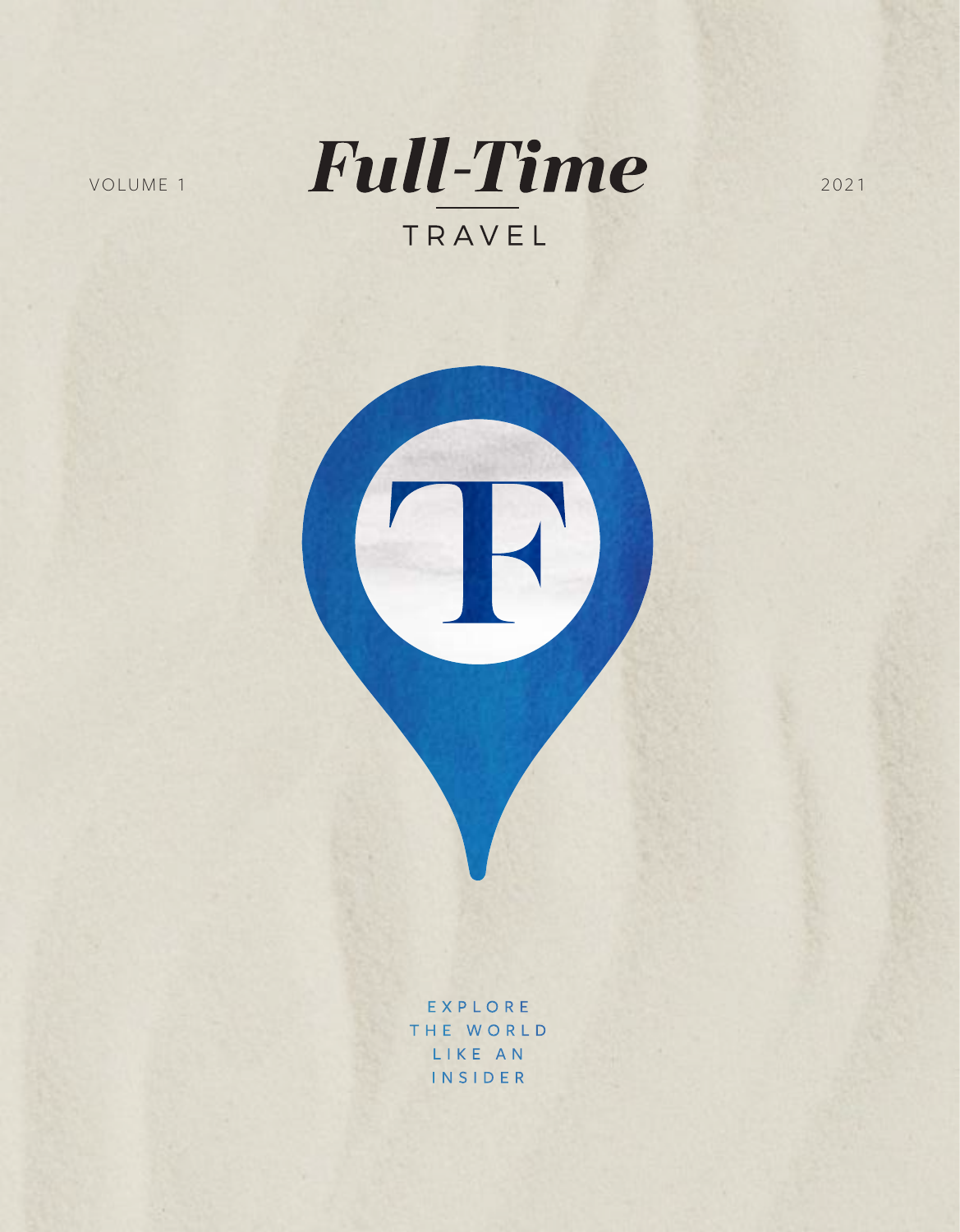## **Full-Time** TRAVEL

FEATURE

## Meet the<br>Disruptors

By Abigail Stone

**Travel can relieve stress, improve health, enhance creativity and boost happiness. It can also be notoriously difficult to organize, finance, enjoy — and even remember. But that is changing. Fast. Here we talk to a group of people who are creating game-changing ways to alter travel as we know it: Whether you're looking to enjoy a home-cooked meal on the road, an after-hours tour of impossible-to-access rooms in the Vatican, or a few gorgeous shots for the 'gram, these people are creating more than beautiful memories; they're making the world a little smaller while expanding our horizons in the process.**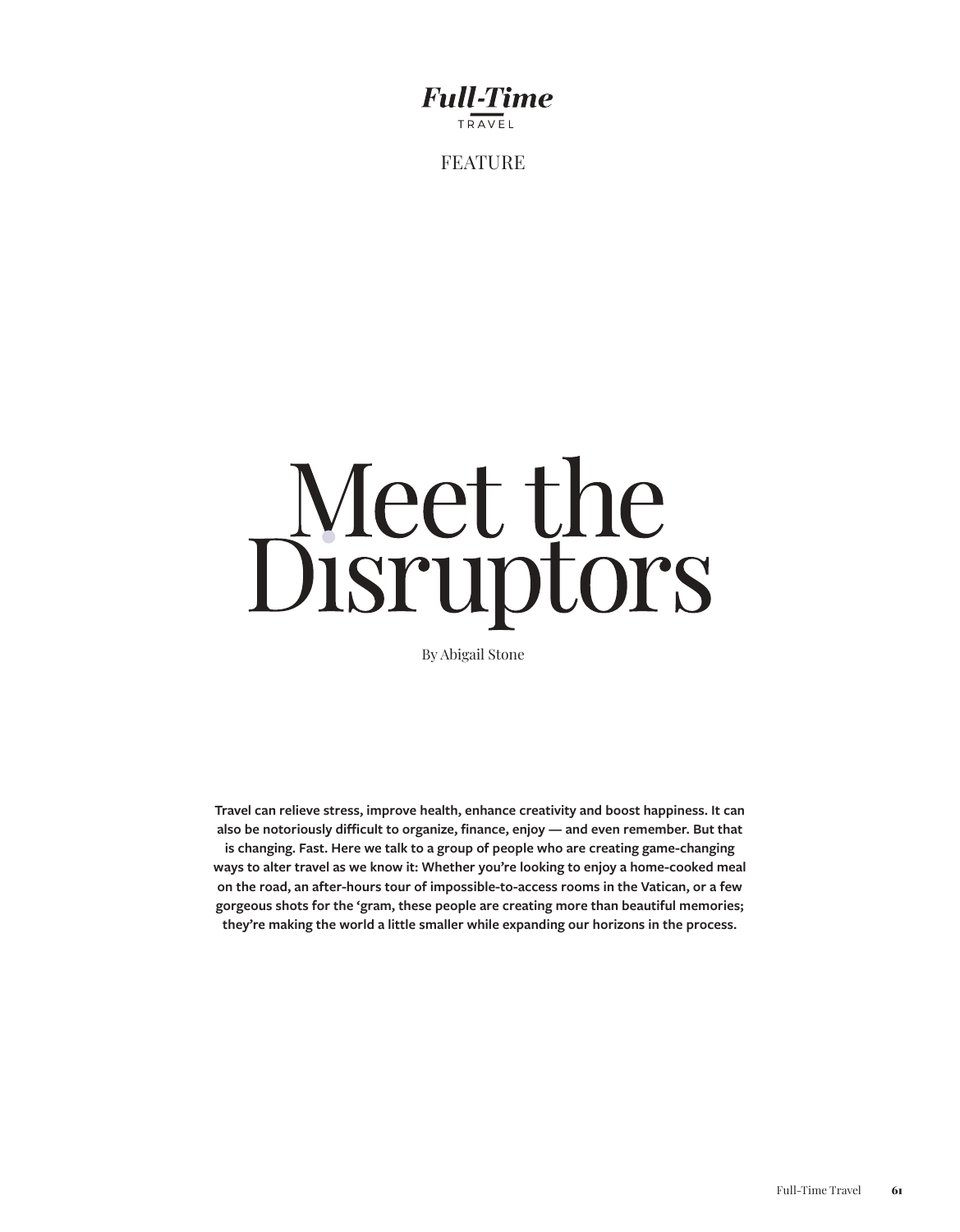

## **Smooth Operators**

Access Italy opens some of the country's most exclusive doors

Italian men are renowned for their charm. That's one explanation for how Angelo Amorico, who started his career in tourism as a limousine driver for some of Rome's most luxurious hotels, has turned Access Italy into the country's premier travel company. "He was so charismatic that clients wanted him to take them around," explains his son Simone, who along with his brother and father, founded the company in 2008. For those clients, which include Oprah Winfrey, Gayle King, Jessica Alba, Ben Stiller, and the Obama family, Access Italy provides astounding access such as a visit to the Vatican after hours, luxury yacht excursions exploring the islands of Ponza and Palmarola, and private wine tastings at the Tignanello and Solaia vineyards. "I asked a client, 'Well, what did you think?," says Simone Amarico. "He said, 'It's like playing tennis with Roger Federer." But it's more than unparalleled experiences delivered with five-star service that keeps customers coming back. "You can go to a city as a tourist, but if you can go as an insider and have that experience of authenticity, that's even better," says Simone. "We want to take travelers to un-Google-able places so they have un-Google-able experiences. Innovation is a big part of our company culture."

accessitaly.net/en

( We want to take travelers to un-Google-able places so they have un-Google-able experiences.